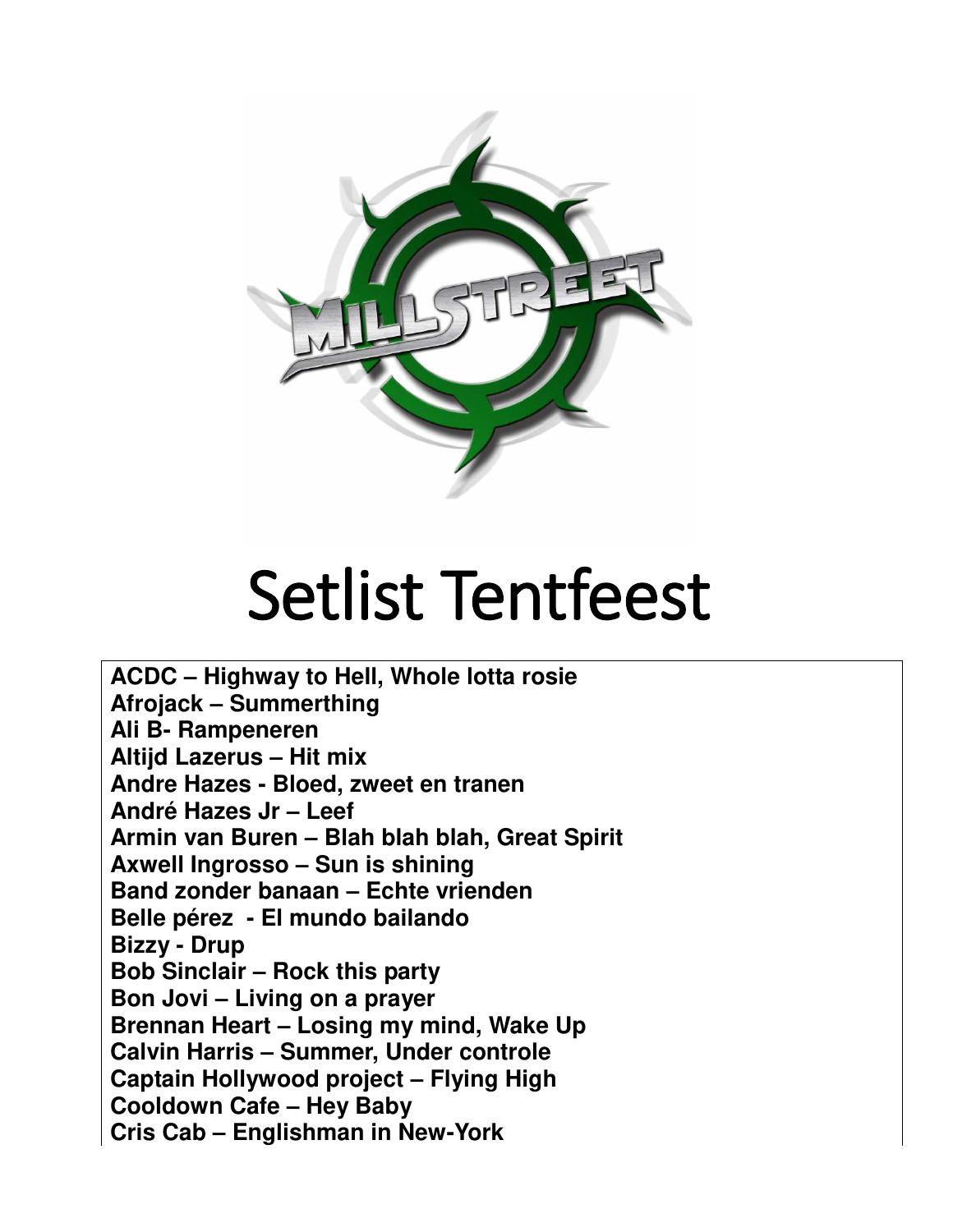**Da Tweekaz – Let it go (Frozen) Danny de Munk – Ik voel me zo verdomd alleen Davina Michelle - Duurt te Lang Deadly Zoo – One Word Def Rhymz – Schudden DJ Maurice with Boldheadz - Tomatenplukkers DJ Ötzi – Anton aus Tirol, Doo Wah Diddy DJ Paul Elstak – Luv U More, Rainbow in the sky Don Omar – Feeling Hot Dua Lipa – New Rules Dune – Can't stop raving Ed Sheeran - Shape of You Faithless - Insomnia Feest DJ Ruud – Gas op die lollie Feestteam – Shirt uit en zwaaien Flamman & Abraxas – Good to go Guns & Roses – Paradise city Gusttavo Lima – Balada Guus Meeuwis – Het dondert en het bliksemt Headhunterz & Sub Zero Project – Our Church Idina Menzel – Let it go (Frozen) Ikke Hüftgold – Dikke Titten Kartoffelsalat J. Balvin – Mi Gente Jean Paul - Rockabye baby Jebroer >>> Engeltje, Vaderland, Kind van de duivel Jennifer Lopez – Let's get Loud Joan Jett & the Blackhearts – I love rock and roll Joeri Plaizier - Oy oy oy John de Bever – Jij krijgt die lach John Farnham – You're the voice John Lennon – Hey Jude John West & Lange Frans – Lekkerding Jovink – Brommers kieken K-Liber – Viben Kabouter Plop - Kabouterdans La Calzone: Brazil Liquido – Narcotic LMFAO- Party Rock Anthem Lorenz Büffel - Johnny Däpp Major Lazer – Light it up**